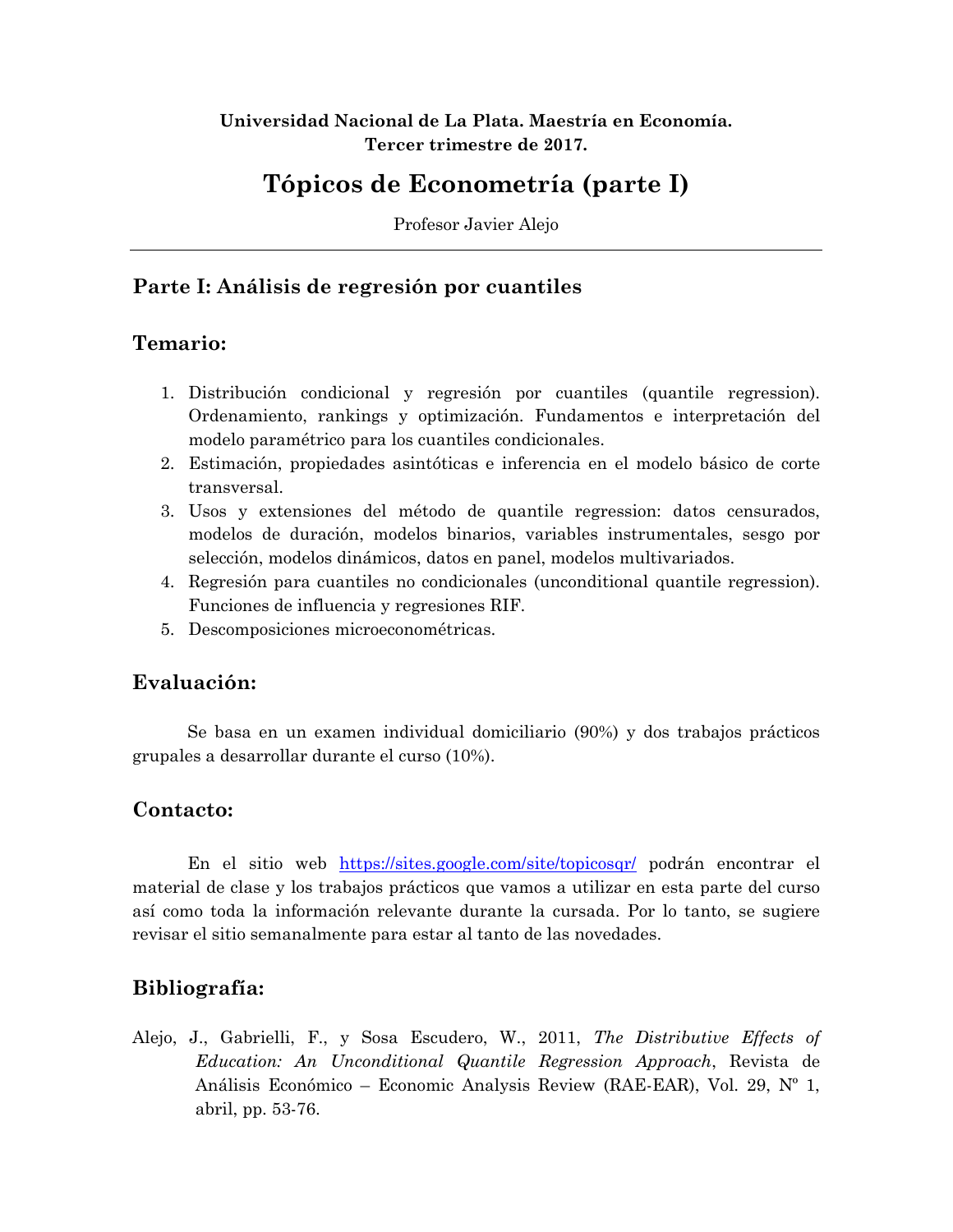- Angrist, J.D. and Pischke J-S., 2008, *Mostly Harmless Econometrics: An Empiricists Companion, Princeton University Press*, Capitulo 7 (Quantile Regression).
- Arellano, M. and Bonhomme, S., 2016, *Sample Selection in Quantile Regression: A Survey*, Chapter prepared for the Handbook of Quantile Regression. Roger Koenker, Victor Chernozhukov, Xuming He, and Limin Peng (eds.).
- Arellano, M. and Bonhomme, S., 2017, *Quantile Selection Models with an Application to Understanding Changes in Wage Inequality*, Econometria, Vol. 85, No. 1, 1– 28.
- Buchinsky, M., 1994, *Changes in the U.S. Wage Structure 1963-1987: Application of Quantile Regression*, Econometrica, 62(2), 405-458.
- Carlier, G., Chernozhukov, V. and Galichon, A., *Vector quantile regression*, Ann. Statist. 44 (2016) 1165–1192.
- Canay, I.A. (2011): *A Simple Approach to Quantile Regression for Panel Data*, The Econometrics Journal, 14 (3), 368-386.
- \* Firpo, S., Fortin, N., and Lemieux, T., 2009, *Unconditional Quantile Regressions*, Econometrica, vol. 77(3), pages 953-973.
- Firpo, S., Fortin, N., and Lemieux, T., 2011, *Decomposition Methods in Economics.* In David Card and Orley Ashenfelter (eds.), Handbook of Labor Economics, Vol.4, pages 1-102, Elsevier.
- Galvao, A., 2009. *Unit root quantile autoregression testing using covariates*. Journal of Econometrics 152, 165-178.
- Galvao, A., 2011. *Quantile regression for dynamic panel data with fixed effects*. Journal of Econometrics 164 (2011), 142–157.
- Koenker, R., 2004. *Quantile regression for longitudinal data*. Journal of Multivariate Analysis 91, 7489.
- \* Koenker, R., 2005, *Quantile Regression*, Cambridge University Press, Cambridge.
- Koenker, R. and Bilias, Y. (2001). *Quantile Regression for Duration Data: A Reappraisal of the Pennsylvania Reemployment Bonus Experiments*. Empirical Economics, 26, 199-220.
- Koenker, R. and Xiao, Z. (2006). *Quantile Autoregression*, Journal of the American Statistical Association, 101:475, 980-990
- Kordas, G. 2006*, Smoothed binary regression quantiles*, Journal of Applied Econometrics, Volume 21, Issue 3, pages 387–407.
- Lamarche, C., 2010. *Robust Penalized Quantile Regression Estimation for Panel Data*. Journal of Econometrics 157, pp. 396-408.